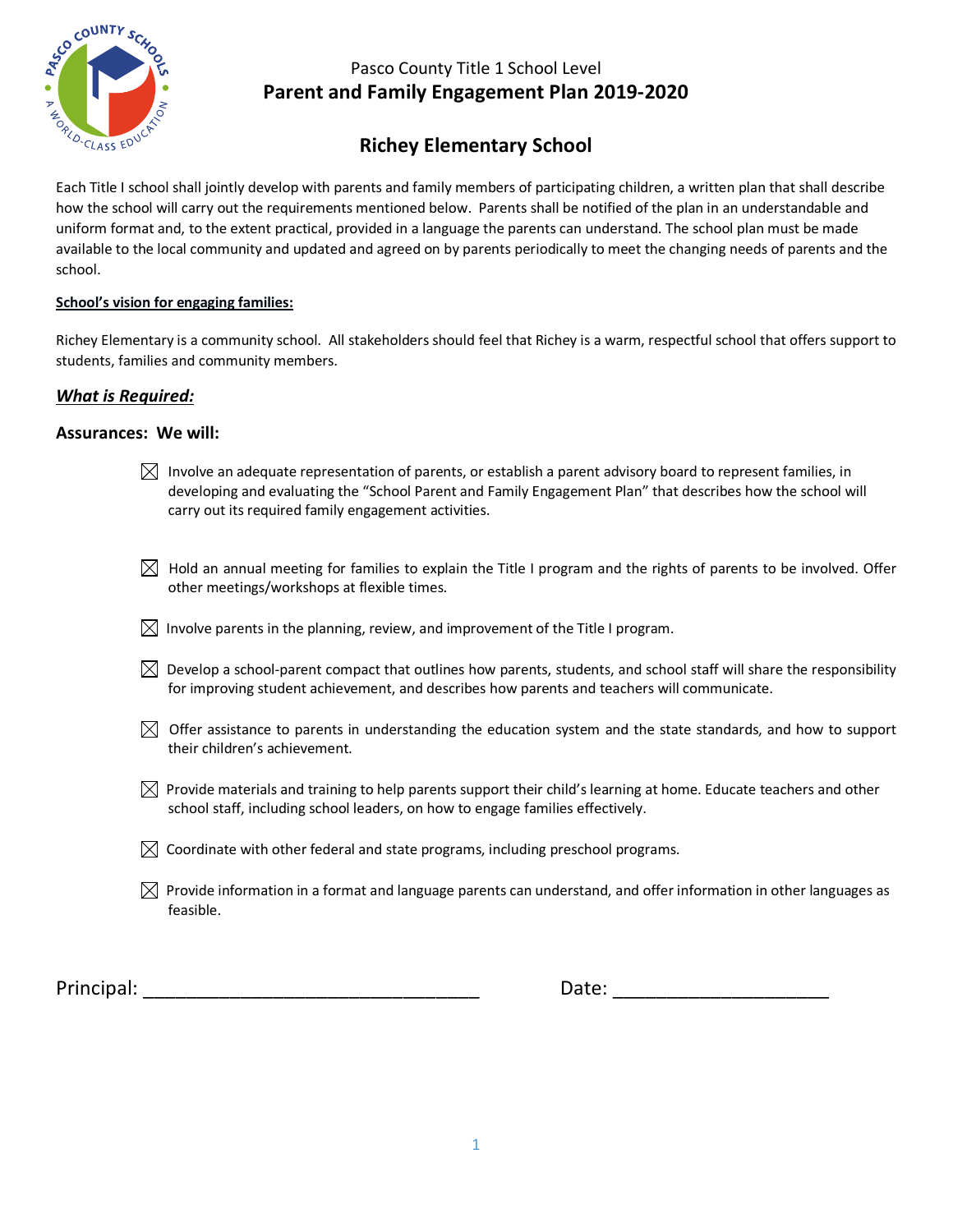## **Richey Elementary School**

## **EVERY TITLE I SCHOOL IN PASCO COUNTY WILL:**

**1. Involve parents in the planning, review, and improvement of their Comprehensive Needs Assessment and Title I program. The school will jointly develop and evaluate the Parent & Family Engagement plan with an adequate representation of parents**.

| Describe the method in which<br>parents were involved                                                     | We used our School Advisory Council, as well as designed a survey for all parents to complete<br>as resources to gain parent input. We utilize social media, school messenger, as well as various<br>other platforms to communicate with parents. Using the data collected, the members of the SAC<br>worked with administration to discuss how Title 1 funds will be used to further school<br>improvement. |
|-----------------------------------------------------------------------------------------------------------|--------------------------------------------------------------------------------------------------------------------------------------------------------------------------------------------------------------------------------------------------------------------------------------------------------------------------------------------------------------------------------------------------------------|
| Date of meeting to gather<br>parent input for Comprehensive<br><b>Needs Assessment</b>                    | A Comprehensive Needs Assessment survey was distributed and results analyzed in April and May of the 18-<br>19 school year. Results were analyzed by SLT and SAC. Some revisions to current structures were<br>implemented and other suggestions were implemented during the 19-20 school year.                                                                                                              |
| Date of meeting to gather<br>parent input for this Title I<br><b>Parent and Family Engagement</b><br>Plan | 5/10/19 & 10/21/19                                                                                                                                                                                                                                                                                                                                                                                           |

*\*Evidence of the input gathered and how it was/will be used should be available at the school site.*

**2. Develop a school-home compact that outlines how parents, students, and school staff will share the responsibility for improving student achievement and describes how parents & teachers will communicate**.

| How were parents invited to develop or<br>revise the compact?                                                          | Members of the SAC committee, as well as other parent volunteers were<br>personally invited to provide input.                              |
|------------------------------------------------------------------------------------------------------------------------|--------------------------------------------------------------------------------------------------------------------------------------------|
| Date of parent meeting to develop or revise<br>the compact                                                             | 5/10/19                                                                                                                                    |
| What communication methods will be used<br>between teachers & parents as well as<br>school & parents?                  | Planners, email, phone, School Messenger, Face to Face Conferences, Open<br>House, school website, Curriculum Events and Conference Nights |
| Elementary schools are required to hold at<br>least one face to face conference with<br>parents. Explain your process? | All teachers invite families to come in for conferences through the quarterly<br>progress/report cards.                                    |

*\*A parent signed copy of the compact should be submitted to the Title I office as evidence of implementation.*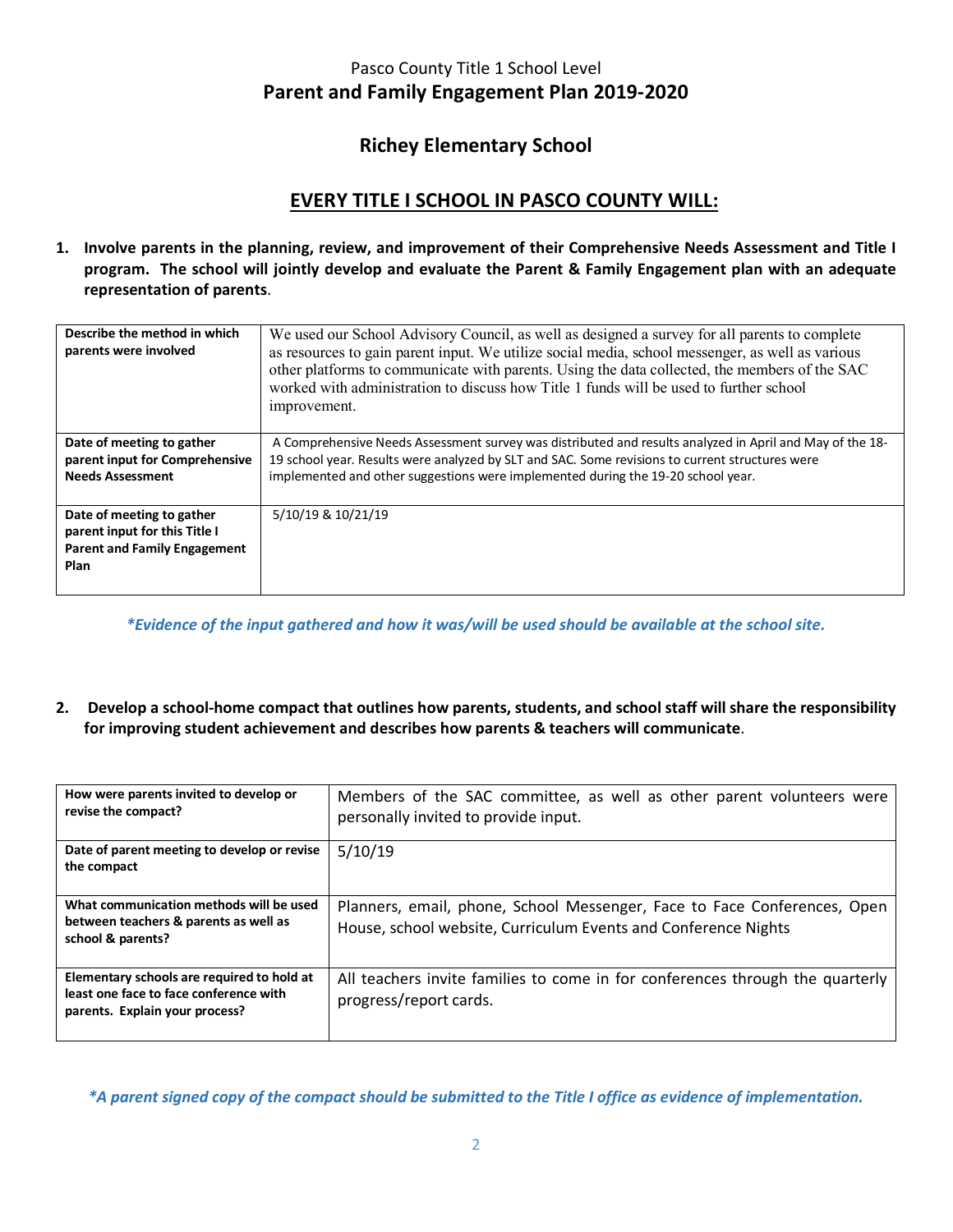## **Richey Elementary School**

*\*Evidence of the input gathered and how it was/will be used should be available at the school site.*

### **3. Hold an annual meeting for families to explain the Title I program and the rights of parents to be involved.**

| What information is<br>provided at the<br>meeting?<br>How are parents<br>notified of the<br>meeting?               | Title I information is shared with families during the annual Open House. Parents are invited to<br>the Open House via facebook, parent/teacher communication, school website and posted at<br>school site. |
|--------------------------------------------------------------------------------------------------------------------|-------------------------------------------------------------------------------------------------------------------------------------------------------------------------------------------------------------|
| Tentative date and<br>time(s)<br>of the Annual Title I<br><b>Meeting and steps</b><br>taken to plan the<br>meeting | Administration collaborated with teacher teams to present information to parents during Open<br>House.                                                                                                      |
| How do parents who<br>are not able to attend<br>receive information<br>from the meeting?                           | Videos will be posted on Facebook and the school website explaining Title I.                                                                                                                                |
| How are parents<br>informed of their<br>rights?                                                                    | Parents are reminded of their rights during Open House, conferences, and in brochures in the<br>Parent Resource Center.                                                                                     |

**4. Identify partnerships that coordinate & integrate Title I and local/federal funds to provide opportunities that encourage and support parents in more fully participating in the education of their children and/or to help support learning at home.**

| <b>Title III-ESOL</b>     | District's ESOL Department as well as ESOL IA for translation when necessary.   |
|---------------------------|---------------------------------------------------------------------------------|
| <b>Title IV-Homeless</b>  | Students in Transition collaborate with School Social Worker and Counselor      |
| <b>Preschool Programs</b> | <b>Headstart Program- 2 units</b>                                               |
| <b>IDEA/ESE</b>           | Students with Disabilities are included throughout our campus, including IND-SC |
| <b>Migrant/Homeless</b>   | Students in Transition collaborate with School Social Worker and Counselor      |
| Other                     |                                                                                 |

### **5. Use at least 1% of Title I funds to support parent and family engagement and involve parents in deciding how these funds are used.**

| <b>Minimum allocation</b>       | N/A                                                                                              |
|---------------------------------|--------------------------------------------------------------------------------------------------|
| Explain how these funds will be | 2 Instructional Coaches, Behavior Support Person, parent involvement activities, 2               |
| used this school year           | instructional assistants, and professional development for teachers                              |
| How are parents involved in     | Using the data collected, the members of the SAC worked with administration to discuss how Title |
| deciding this?                  | funds will be used to further school improvement.                                                |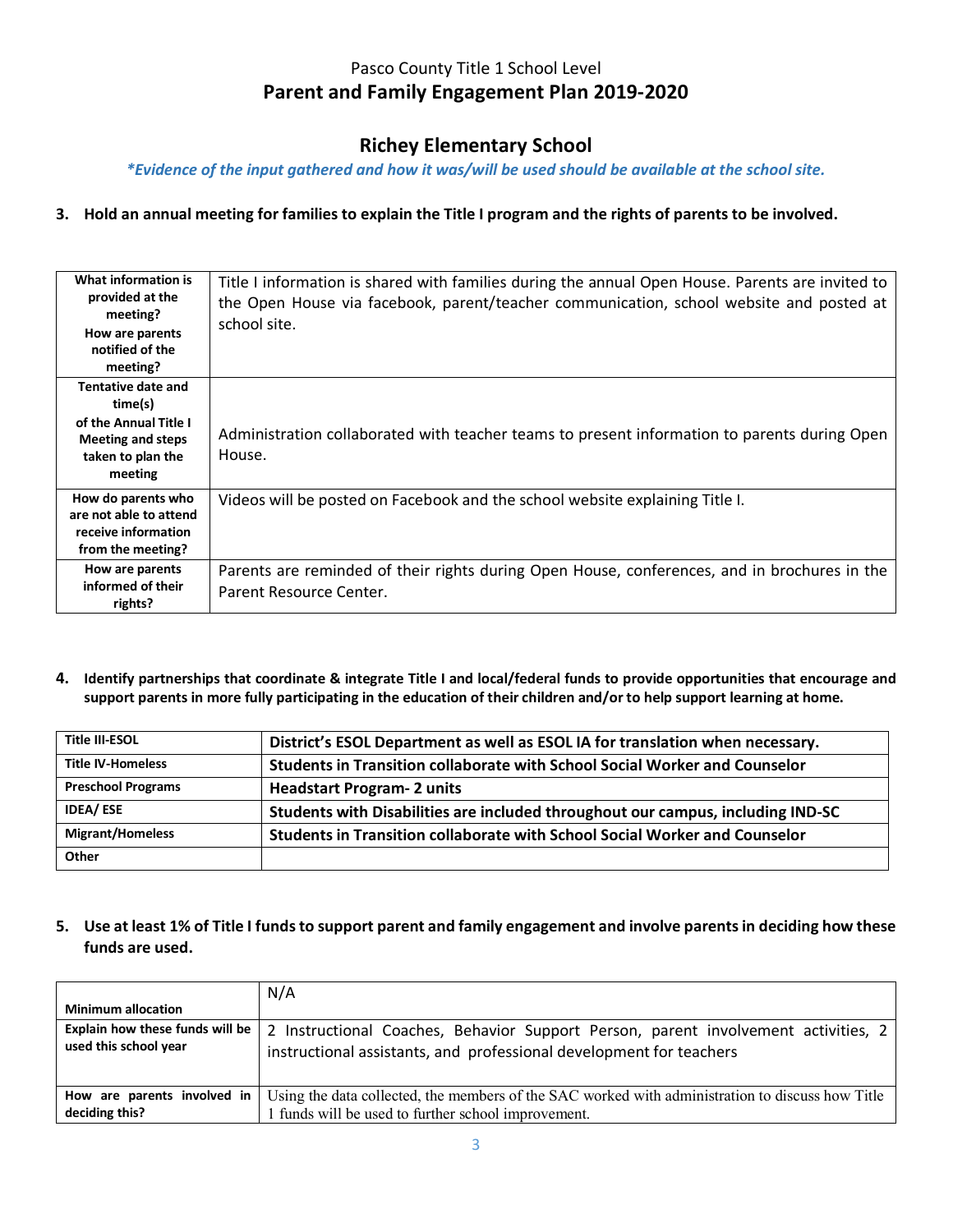## **Richey Elementary School**

|        | How will you document parent   Parent surveys were gathered during the 18-19 school year and will be gathered during $\vert$ |
|--------|------------------------------------------------------------------------------------------------------------------------------|
| input? | the 19-20 school year for further input.                                                                                     |

- **6. Provide assistance, training, workshops, events, and/or meetings for parents to help them understand the education system, curriculum, standards, state assessments and achievement levels.**
	- **Offer workshops, events and/or meetings at flexible dates/times. (i.e. morning, evening, lunch, Saturdays). Provide information to parents in a timely manner and in an easy to read format.**

| <b>Building Capacity of Parents</b>                                                                                                   |                                                                                                            | How will this                                                                                                                                                                                                                                                                           |  | Check all that apply.                                                                 |                |                      |           |                    |                                                                                                                                                                                                                                                                                                        |
|---------------------------------------------------------------------------------------------------------------------------------------|------------------------------------------------------------------------------------------------------------|-----------------------------------------------------------------------------------------------------------------------------------------------------------------------------------------------------------------------------------------------------------------------------------------|--|---------------------------------------------------------------------------------------|----------------|----------------------|-----------|--------------------|--------------------------------------------------------------------------------------------------------------------------------------------------------------------------------------------------------------------------------------------------------------------------------------------------------|
| <b>Title/Topic of Event</b>                                                                                                           |                                                                                                            | impact Student<br>Achievement?                                                                                                                                                                                                                                                          |  | <b>Tentative</b><br>Date/Time<br>Are they flexible?                                   | Transportation | Meal<br>Refreshments | Childcare | <u>Translation</u> | How will this support<br>learning at home?                                                                                                                                                                                                                                                             |
| <b>Curriculum Areas</b>                                                                                                               | <b>Tasty Tidbits:</b><br>Reading<br>Math<br>Science<br>Writing<br><b>Behavior: Conscious</b><br>Discipline | Parents will learn about<br>the progression of learning<br>in each subject area as well<br>as strategies to utilize and<br>maintain at home to better<br>understand/support their<br>child.                                                                                             |  | Ongoing<br>throughout the<br>year<br>Morning<br>Informational<br>sessions-<br>Monthly |                | X                    |           | X                  | Parents will develop necessary<br>skills and build an understanding of<br>the progression of learning for each<br>content area. Understanding at a<br>deep level will help parents to<br>better guide their student.                                                                                   |
| Achievement<br>Levels.<br><b>Expectations and</b><br><b>Assessments</b>                                                               | <b>Conferences and Student</b><br><b>Success Breakfasts</b>                                                | Achievement levels,<br>expectations and<br>assessments will be<br>communicated throughout<br>the year during parent<br>conference,<br>progress/report cards and<br>via social media.<br>Additionally, a specific<br>session will be held to<br>communicate FSA/FCAT<br>information.     |  | Flexible and<br>ongoing<br>throughout the<br>year<br>January                          |                | X                    |           | X                  | Information regarding individual<br>student FSA/FCAT scores are<br>mailed to parents over the<br>summer. Parents are invited to<br>attend Tasty Tidbits to hear<br>specifics related to assessments<br>for the 19-20 school year.<br>Additionally, information is shared<br>during parent conferences. |
| <b>Progress</b><br>Monitoring                                                                                                         | Parent conferences                                                                                         | Allowing parents to be fully<br>aware of their child's level<br>of learning and potential<br>learning gaps will empower<br>parental support with the<br>home-school connection<br>for students.                                                                                         |  | Flexible and<br>ongoing                                                               |                |                      |           | X                  | Understanding the progression of<br>learning, student's current status,<br>possible learning gaps, and<br>expected levels will allow parents<br>to be more aware of the level of<br>support necessary to decrease<br>learning barriers.                                                                |
| <b>Other Activities</b>                                                                                                               |                                                                                                            |                                                                                                                                                                                                                                                                                         |  |                                                                                       |                |                      |           |                    |                                                                                                                                                                                                                                                                                                        |
| Explain how parents are provided information regarding the<br>curriculum, achievement levels, progress monitoring and<br>assessments. |                                                                                                            | Information is shared by teacher leaders, Instructional Coaches, teachers and<br>administration during parent/teacher conferences, Tasty Tidbits informational<br>sessions, and parent letters. Information is also shared in the Parent Resource<br>Center which is updated regularly. |  |                                                                                       |                |                      |           |                    |                                                                                                                                                                                                                                                                                                        |
| How will workshops/events be evaluated?<br>How will the needs of parents be assessed to plan future events?                           |                                                                                                            | Surveys will be provided for parents during the school year, as well as during<br>some Tasty Tidbits informational sessions to determine the impact of the<br>sessions. SAC will review the surveys to determine any barriers and resolve<br>conflicts when necessary.                  |  |                                                                                       |                |                      |           |                    |                                                                                                                                                                                                                                                                                                        |
| Describe how the needs of parents/families who speak a language<br>other than English will be met at workshops/events.                |                                                                                                            | The ESOL Assistant will be present during the workshops to translate when<br>necessary.                                                                                                                                                                                                 |  |                                                                                       |                |                      |           |                    |                                                                                                                                                                                                                                                                                                        |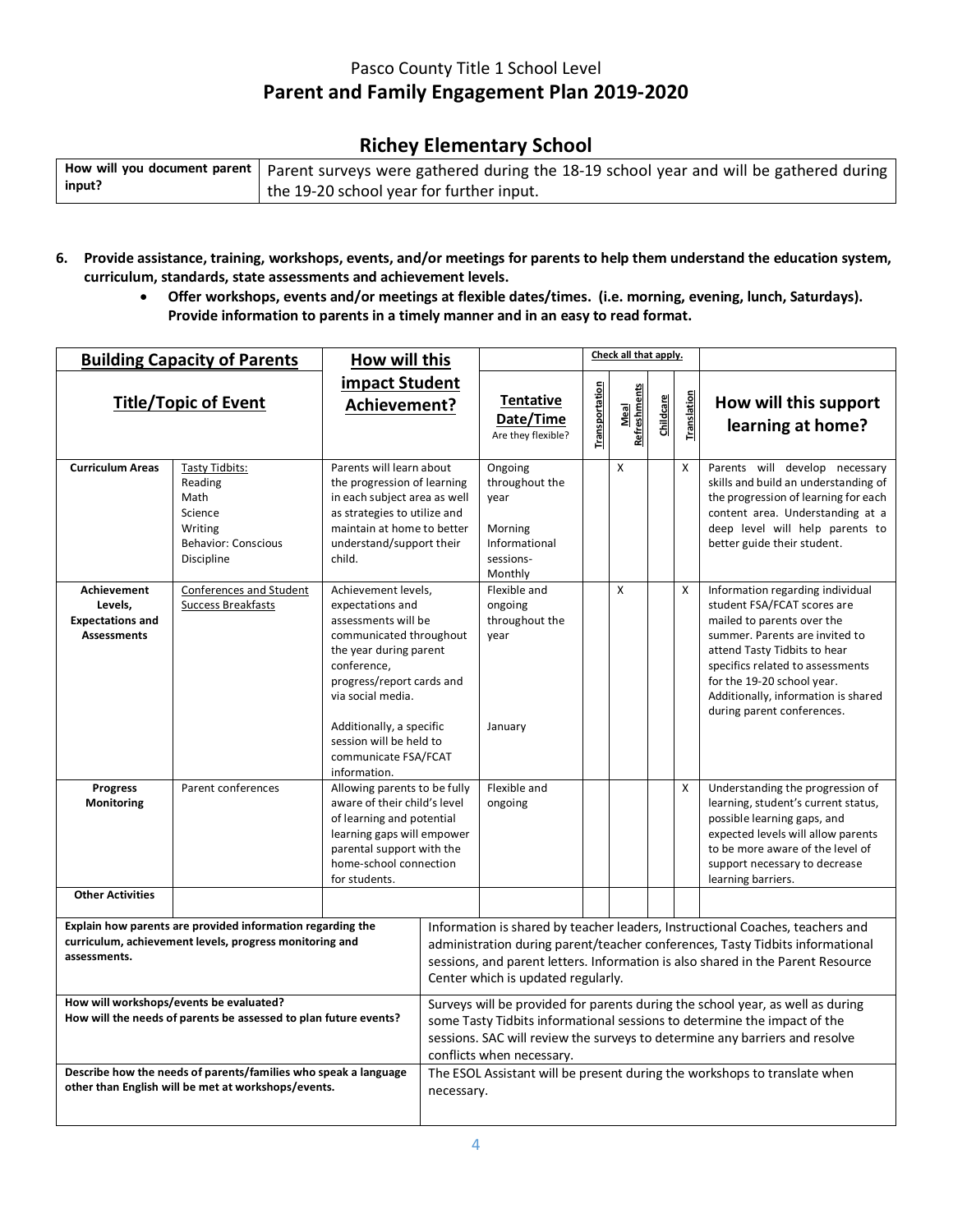# **Richey Elementary School**

| What are the barriers for parents to attend workshops/events and<br>how do you overcome these? | Previous surveys indicated a need for a variety of meeting/information sharing                                                                                   |
|------------------------------------------------------------------------------------------------|------------------------------------------------------------------------------------------------------------------------------------------------------------------|
|                                                                                                | events and times. Mornings were determined to work better for 42% of parents<br>and evenings were determined to work best for 45% of parents. We will conduct    |
|                                                                                                | monthly Tasty Tidbits with parents in the mornings as well as evening                                                                                            |
|                                                                                                | curriculum events such as Camp Read-a lot.                                                                                                                       |
|                                                                                                | Work related conflicts may impact attendance. Surveys will be provided and                                                                                       |
|                                                                                                | reviewed to determine better results when necessary.                                                                                                             |
|                                                                                                | Weather has been a barrier in the past, as most parents are within walking                                                                                       |
|                                                                                                | distance to campus. Videos/minutes of information can be shared via social<br>media.                                                                             |
| How are flexible dates and times for meetings, events and/or                                   | Morning, afternoon and evening times are available for a variety of events.                                                                                      |
| workshops offered? (Give examples)                                                             | Teachers accommodate parents during their planning time, am/pm in order to                                                                                       |
|                                                                                                | hold parent teacher conferences. PMP conferences will be held throughout the                                                                                     |
|                                                                                                | day in order to accommodate family work schedules. Tasty Tidbits informational<br>sessions will occur monthly. Evening events occur throughout the year to build |
|                                                                                                | family/school relationships. Student Success Breakfast will also occur monthly to                                                                                |
|                                                                                                | celebrate students.                                                                                                                                              |
| How are the needs of parents with disabilities accommodated to                                 | Students and parents with disabilities are accommodated as necessary during all                                                                                  |
| ensure they have access to meetings, workshops, and/or events?                                 | events. Phone conferences, home visits, etc. can be conducted rather than face                                                                                   |
|                                                                                                | to face conferences if necessary.                                                                                                                                |
|                                                                                                |                                                                                                                                                                  |

#### *\*These events should be included on the Data Collection Sheet for School Events.*

#### **7. Utilize strategies to ensure meaningful Communication**

| Describe the methods that will be used to ensure<br>meaningful, ongoing communication between home and<br>school | The Title I parent meeting will take place at the beginning of the school year. An<br>explanation of the Title I Program will be provided at the Open House in August.<br>School newsletters and brochures will be provided to communicate information<br>to parents as well. Social media will be frequently updated to continue the open<br>line of communication. Parent surveys, evaluations forms, SAC member input<br>and parent suggestions will be utilized to determine current and future<br>processes/initiatives. Individual student planners are utilized as well for<br>teacher/parent communication. Emails, School Messenger, and classroom<br>texting apps also allow for open communication. |
|------------------------------------------------------------------------------------------------------------------|----------------------------------------------------------------------------------------------------------------------------------------------------------------------------------------------------------------------------------------------------------------------------------------------------------------------------------------------------------------------------------------------------------------------------------------------------------------------------------------------------------------------------------------------------------------------------------------------------------------------------------------------------------------------------------------------------------------|
|------------------------------------------------------------------------------------------------------------------|----------------------------------------------------------------------------------------------------------------------------------------------------------------------------------------------------------------------------------------------------------------------------------------------------------------------------------------------------------------------------------------------------------------------------------------------------------------------------------------------------------------------------------------------------------------------------------------------------------------------------------------------------------------------------------------------------------------|

#### **8. Educate and build the capacity of school staff on ways in which to work with and engage families effectively as well as the importance of parent engagement in increasing student achievement. Explain your plan for this school year.**

| Topic/Title             | How does this help staff build<br>school/parent relationships?                                                                                                                                         | Format for Implementation:<br>workshop, book study,<br>presenter, etc. | Who is the<br>audience? | <b>Tentative</b><br>Date/Time |
|-------------------------|--------------------------------------------------------------------------------------------------------------------------------------------------------------------------------------------------------|------------------------------------------------------------------------|-------------------------|-------------------------------|
| High Impact Instruction | Planning instruction to a high level will ensure that<br>all students have access to rigorous content and<br>will build teacher capacity to better communicate<br>the expected outcomes with parents.  | PLC Meetings, teacher planning<br>times, and PD when necessary         | <b>Teachers</b>         | Weekly                        |
| <b>Coaching Cycles</b>  | Regular feedback will be provided to teachers to<br>empower and effectively communicate learning<br>barriers and/or expected outcomes. These cycles<br>will be differentiated based upon teacher need. | Individual feedback sessions                                           | Teachers/Coaches        | Weekly                        |